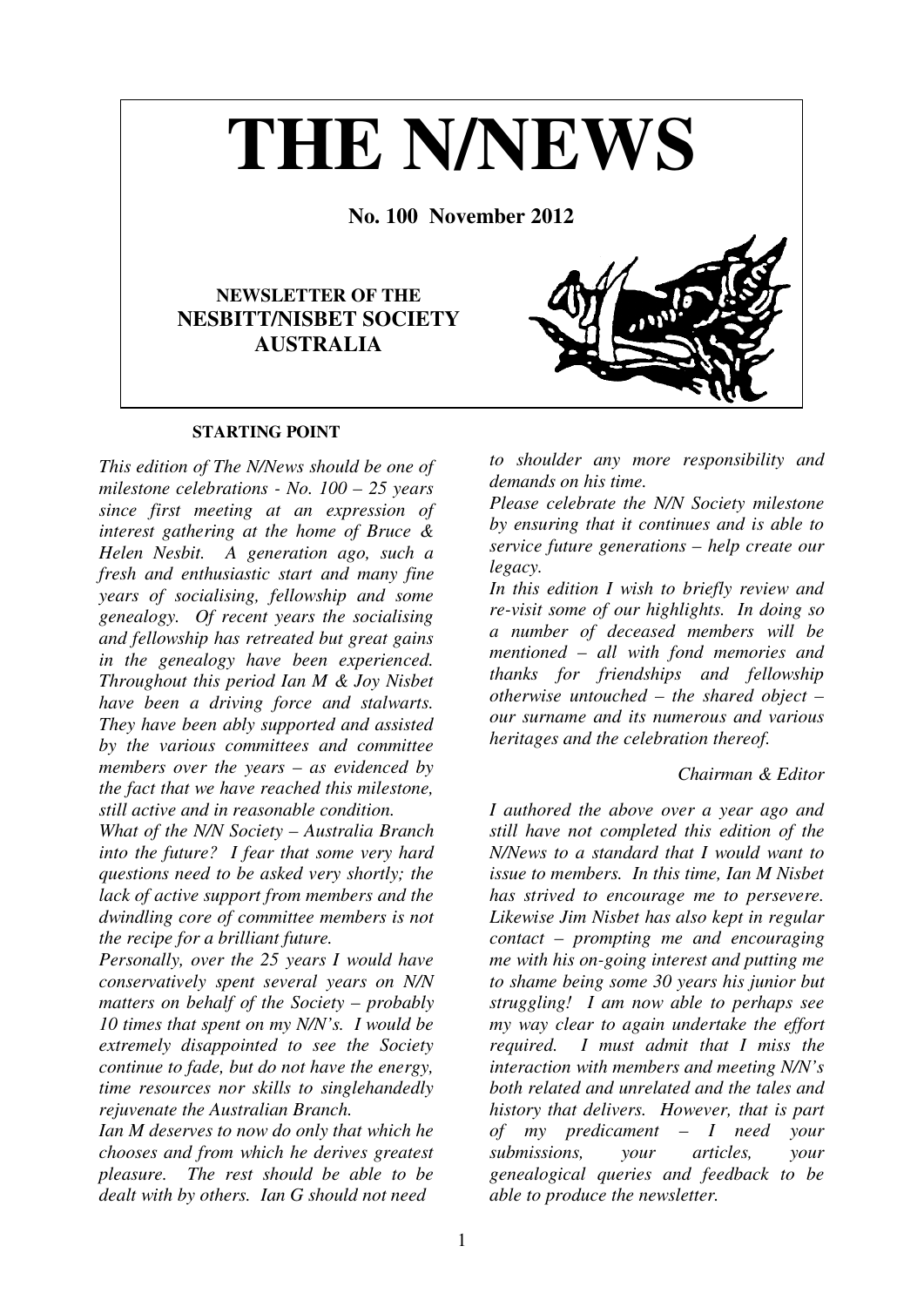# **NOTICE BOAR-D (Upcoming events in the Local and Overseas Calendar)**

January N/NEWS # 101 April N/NEWS # 102

Note: the social calendar can be viewed on the homepage.

#### **CONTENTS**  THE N/NEWS

| LLIE I VII VE VY                                 |  |
|--------------------------------------------------|--|
| No. 100 November 2012                            |  |
|                                                  |  |
|                                                  |  |
|                                                  |  |
|                                                  |  |
|                                                  |  |
|                                                  |  |
|                                                  |  |
|                                                  |  |
| RMH Home Lottery Winners - Dec 2010  3           |  |
| RMH Home Lottery Winners - Dec 2011  3           |  |
|                                                  |  |
|                                                  |  |
|                                                  |  |
| Kate Nesbitt - Lights up 10 Downing Street 6     |  |
|                                                  |  |
| Hanover ConnectEast 'Ride for Home' - fun ride 7 |  |
| Victorian Premiers' Reading Challenge 7          |  |
|                                                  |  |
|                                                  |  |
|                                                  |  |
|                                                  |  |
|                                                  |  |
|                                                  |  |
| Victorian Premiers' Reading Challenge 8          |  |
|                                                  |  |
|                                                  |  |
|                                                  |  |
|                                                  |  |
|                                                  |  |
|                                                  |  |
|                                                  |  |
|                                                  |  |
|                                                  |  |
|                                                  |  |
|                                                  |  |

#### 博

## **MEM-BOAR-SHIP**

We have pleasure in welcoming the following new members to the Society: Deborah & Bruce McKay of St Andrews, Vic, Jeffrey & Sandra Scott of Fitzroy, Vic, Margot Howard of Nelson Bay, NSW, John & Ros Claringbold of Barwon Heads, Vic, Oliver & Leigh Nesbitt of Broadbeach Waters, Qld, and Brian Archer of Warners Bay, NSW.

We have also been advised of a change of address for: Jim Nisbet of Bathurst, NSW, Ian & Gwenda Nisbet to Macleod, Vic

and change of e-mail address for: Gem Symon and Pauline Fluerty.

## **NZ Regional Officer**

I am sorry to advise that John Nesbit, has resigned as New Zealand Regional Officer of the Society, after approximately six years in the roll. Suggesting that "it is perhaps time for someone else to have a go!"

*I would like to thank John for his efforts over the past six or so years. We require another Kiwi to volunteer to be the New Zealand Regional Officer. Unfortunately support for the Society during the past year or so has waned – but would benefit from, and be enhanced by, news and articles from across the Tasman, Bass Strait and the Australian state borders alike.* 

#### ال<br>الأكساب

#### **OBITUARY**

# **Clifford Milton Nisbet**

*It is with sadness that I advise members of the passing of Clifford Milton Nisbet, father of Heather Ames, N/N Committee member and elder brother of Ian M Nisbet, N/N President.* 

NISBET. - Clifford Milton. VX114677 9.1.1919 - 24.1.2012 Deeply loved father of Heather, husband to Joyce (dec.) and Theresa, father-inlaw to Alan, stepfather to Ken, grandfather to Camille and Andrew, Holly and Robert, Allison and Jye, Kate and Shaun, great grandfather to Lachlan and Lola, Kiani, Summer and Jaxon. Brother to Ian Milton and Gwen (dec.), brotherin-law Joy and Alan (dec.). Uncle to Vivian, Russell and Harley (dec.), Lyndell and Andrew. May your gentle soul rest in peace, our dearest Cliff.

*Herald Sun Monday 30 January, 2012.* 

*A memorial service was held at Tobin Brothers Chapel, Malvern on Friday 3rd, February 2012.* 

*Cliff died whilst watching the cricket on television after having been in ill health for some time.* 

**\*\*\***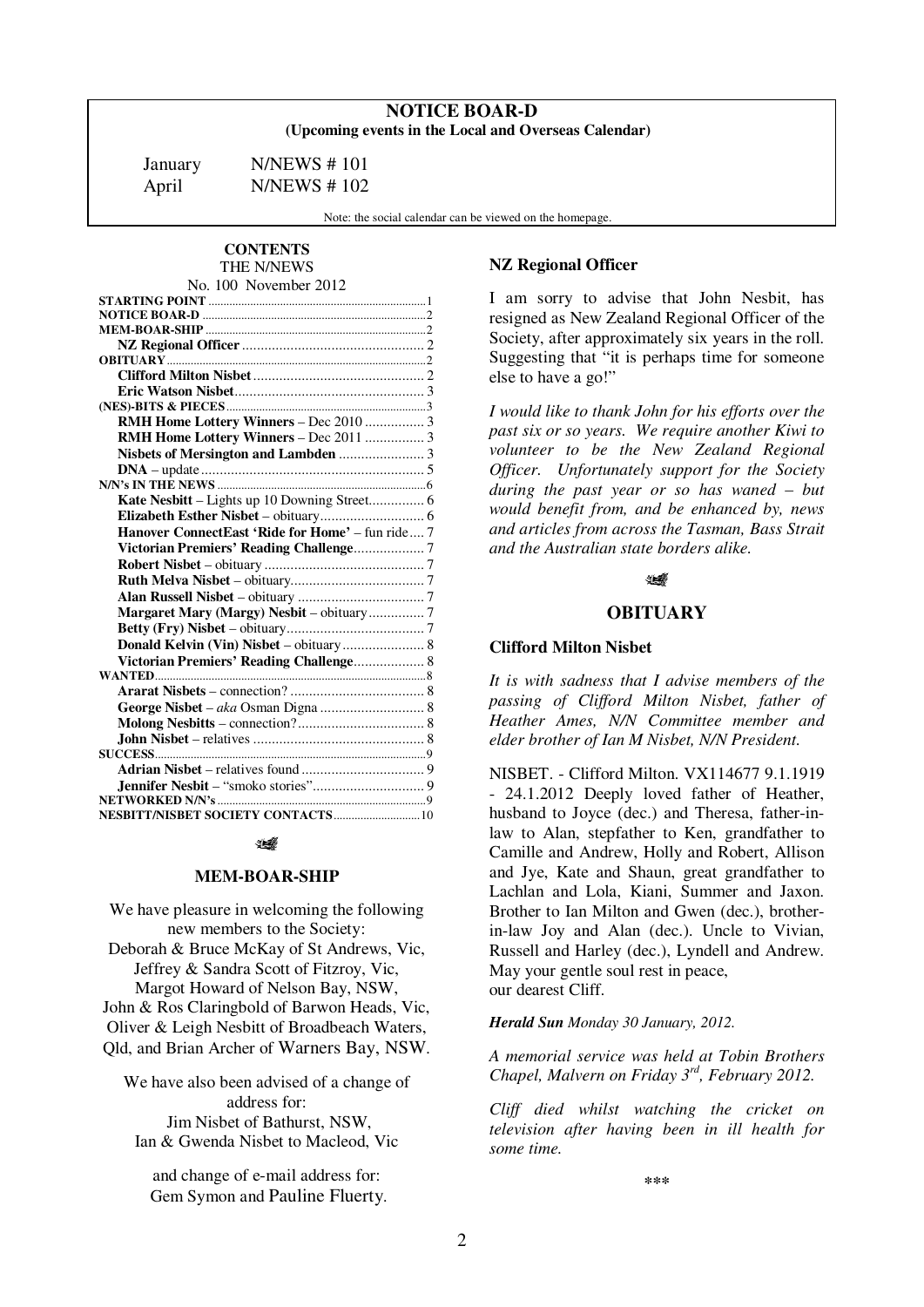# **Eric Watson Nisbet**

*It is with sadness that I advise members of the passing of Eric Watson Nisbet, a long standing member of the Society.* 

NISBET. - Eric Watson. 6.6.1920 - 21.9.2012. Aged 92 years. Loved husband of Annie (dec.). Brother of Les and Vin (both dec.). Brother-inlaw of Jessie (dec.) and Joan. Uncle of Brian and Angie, John and Joy, Tom and Michelle. Great uncle of Tim and Mel, Andy and Julia, Lauren, Chloe, Kelsea and Neve. Great great uncle of Jackson. And a great friend to many.

*Published in Herald Sun on September 24, 2012.* 

A graveside service was held at the Wedderburn Lawn Cemetery on October  $1<sup>st</sup>$ , 2012.

*Eric was buried with about a litre of "the good oil" (genuine & pure Blue Mallee eucalyptus oil) poured over his casket.* 

*The obituary for Eric's brother "Vin" (Kelvin) appears later in this newsletter.*

**\*\*\***

*This branch of my (editor's) family tree distilled eucalyptus in the Korong Vale and Wedderburn area of Victoria to supplement farming activities for many years. Initially at a reasonable sized operation of a boiler and steam vats adjacent to the family's property at Woolshed Flat out of Korong Vale and then on retirement to Wedderburn Eric with his brothers set up a "stew pot" operation. The "stew pot" is now a tourist attraction in Wedderburn and the distillery at Woolshed Flat is reportedly being restored to become a eucalyptus distillation museum. I hope to one day provide much more information along with some photographs.*

# Fric Watson **Nisbet**

 $6.6.1920 \sim 21.9.2012$ 



Adored husband of Annie.

A gentle, caring man, who adored the bush and the smell of eucalyptus. Loved entertaining and chatting to all. A man of principles, who enjoyed the simple things in life, with a smile.



Sister-in-law Joan, Nephews Brian and Ange, John and Joy, Tom and Michelle and their families thank you for kind thoughts, expressions of sympathy and attendance today.

#### $\leq$

# **(NES)-BITS & PIECES**

# **RMH Home Lottery Winners - Dec 2010**

| Prize                                                          | Name                  | Citv            |
|----------------------------------------------------------------|-----------------------|-----------------|
| Sparkling Wine<br>Case of Rococo Blanc de Blancs '             | <b>Russell Nisbet</b> | Langwarrın      |
| Sparkling Wine<br>f Rococo Blanc de Blancs<br>Case of $\Gamma$ | Wendi Nisbet          | Hill<br>Clifton |

### **RMH Home Lottery Winners** – Dec 2011

| Prize                                                   | Name                      | City          |
|---------------------------------------------------------|---------------------------|---------------|
| : Standard Binoculars<br>Gerber ∂                       | Nisbet<br>Gar∨            | Crovdon North |
| with iPod Dock<br>$\sim$ $\sim$<br>Sonv<br>CD Boomboxes | $\cdots$<br>Nisbet<br>lar | Kew           |

**\*\*\***

# **Nisbets of Mersington and Lambden**

The family tree below was submitted by Jean Skar, who wondered if any members recognise any of the names in the tree and could thus assist her further with this family.

**\*\*\***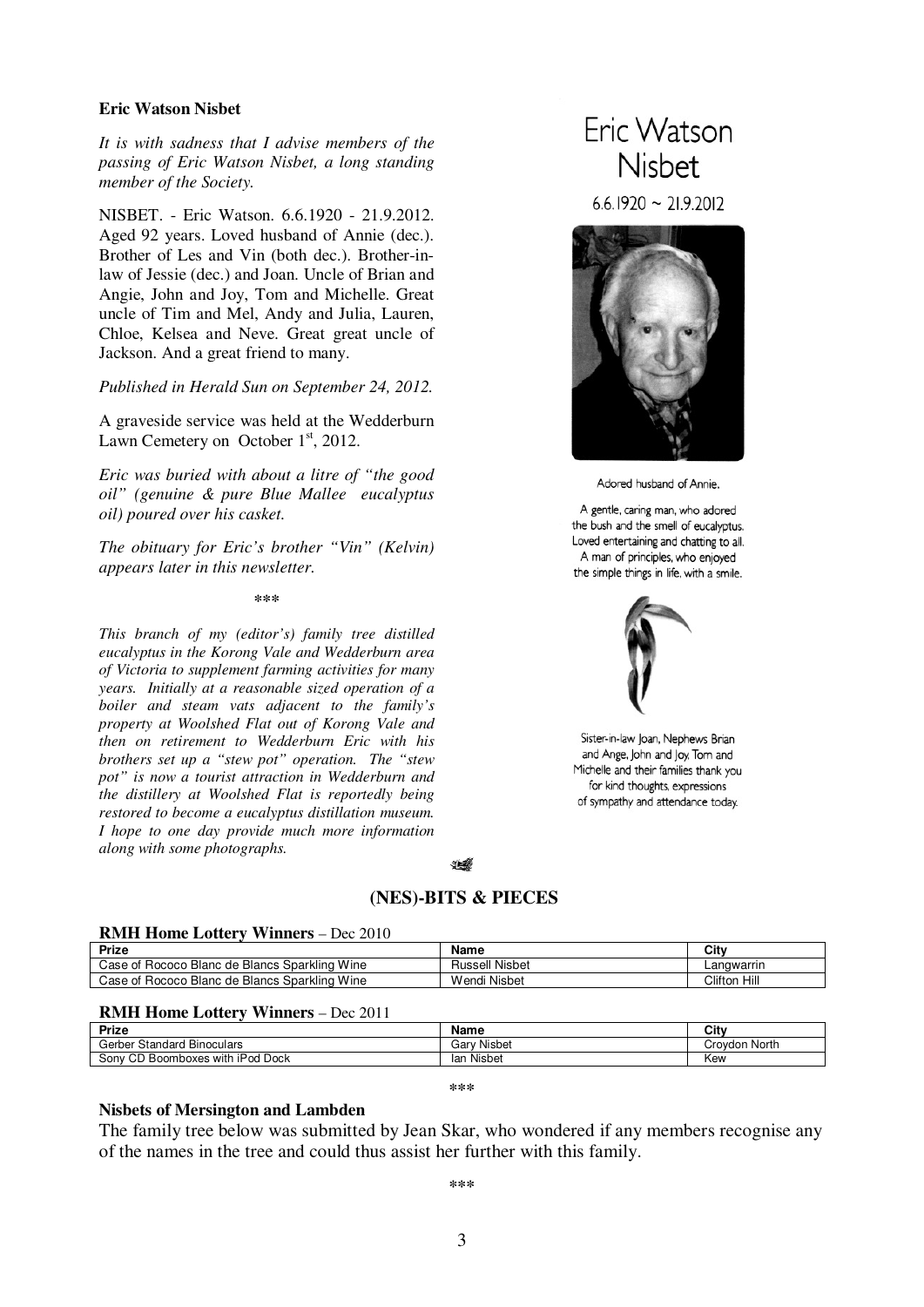

i.

ł

 $\overline{4}$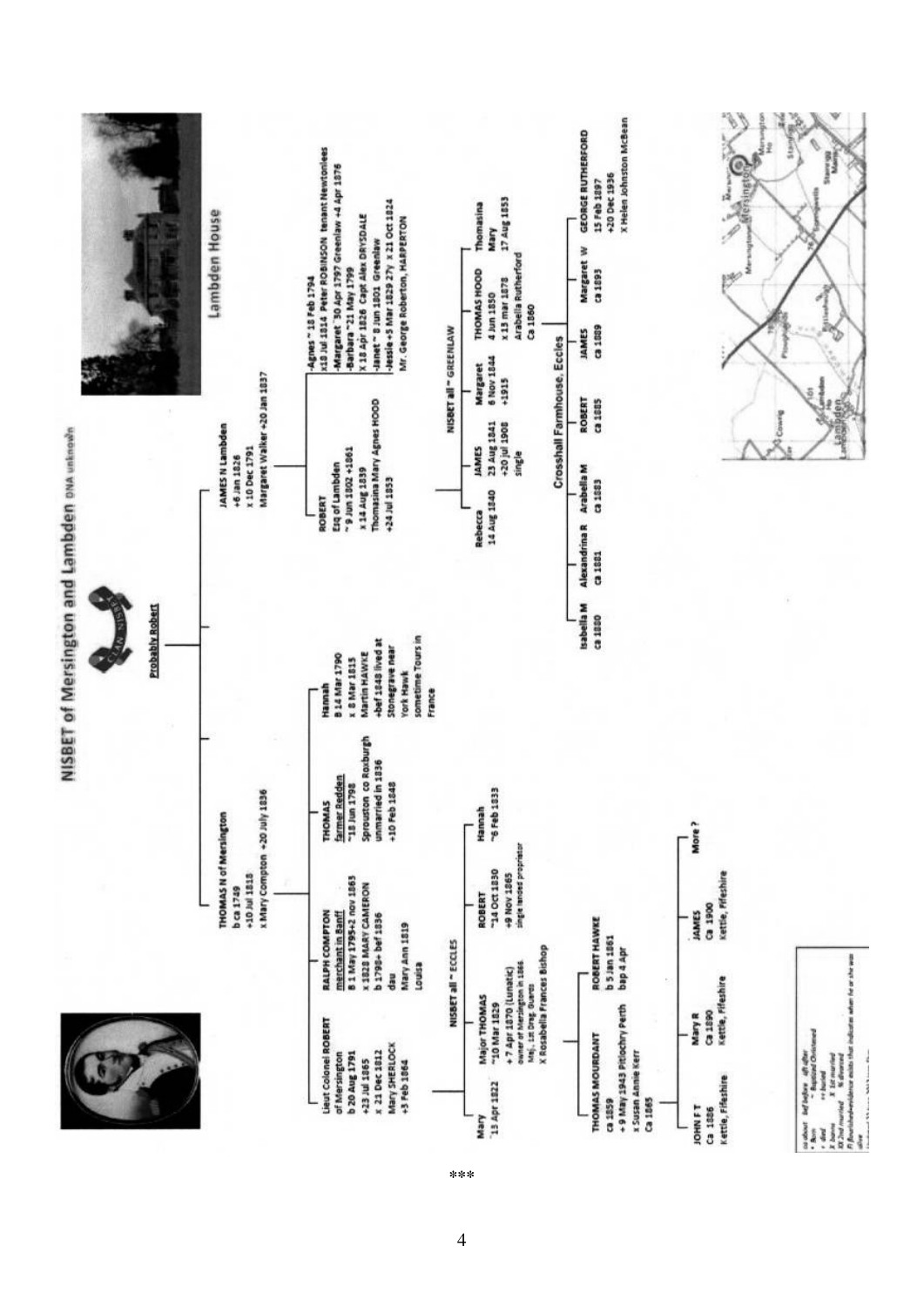# **DNA** – update

*The following material is extracted from the I Byde It Times, newsletter of the N/N Society – North American Branch, Issue 57, Jan 2012.* 

King Tut's DNA Surprises Experts: a genetic study of the mummies of King Tut and ten other royals long suspected of being close relatives was undertaken. Apart from positively identifying links and allowing assignation of names to various mummies previously known only as identifiers like KV55 it was established that King Tut is of haplotype R1b – where haplotypes are used as the basis of anthropological studies only. However, this haplotype is the most common haplotype in Europe with 70 -80% of English, Irish and Scottish men tested being of haplotype R1b and strangely enough less than 1% of Egypt's men are of this haplotype. So, are we related to King Tut? Yes, most of the N/N men tested as part of our DNA Project have the R1b haplotype.

 $N/N$  DNA Group  $1 - 14$  people tested and are related to the Clan Chief, Mark Nesbitt with members in Scotland, England, Ireland, USA and Canada.

N/N DNA Group 2 – 25 people tested and appear to have started in Northern Ireland or perhaps a family group from Scotland who settled in the Ulster Plantations of Northern Ireland during the 1600's. Members in Ireland (counties: Down, Armagh, Monaghan), England, Scotland, USA, Canada and Wales.

N/N DNA Group 3 – 22 people tested and seem to come from Ayrshire, Scotland but are probably connected to the old Barony of Nisbet, further back in time and includes Nisbet of Greenholm from the mid 1500's. This group is a world-wide group with members in Scotland, England, Ireland, USA, Canada, Australia and New Zealand.

Groups 4 to 6 have only 2 or 3 members and 11 tested persons remain unassigned. The primary reasons for different DNA groupings and unassigned tests are:

- Unrelated men assuming the name as they lived in the original Barony of Nisbet
- Re-marriage and adoption of children as Nisbets
- Men's surnames changed to inherit female Nisbet's property
- Orphaned or foster children being adopted by Nisbet family
- Illegitimacy and use of mother's (maiden) name instead of father's.

**\*\*\***

*The following material is extracted from the I Byde It Times, newsletter of the N/N Society – North American Branch, Issue 59, Sept 2012, page 8.* 

While NN Society DNA groups  $1 \& 3$  are known to come from Scotland, DNA group 2 seems to have very strong connections to the old Plantation of Ulster in Northern Ireland. Almost all of the NNs who match DNA group 2 know their male NN ancestor came from Northern Ireland, but no one can prove ancestry back to Scotland. Either a NN family from Scotland settled in Ulster, or adoptions of the name took place in Ireland when children were adopted and given the Nesbitt name.

Biblical Names: Unlike DNA groups  $1 \& 3$  from Scotland, DNA group 2 men seem to have many Biblical names. The following NN men are known to be in DNA-2: Aaron, Abram, Amos, Andrew, Caleb, Isaac, Jacob, Jeremiah, Jonas, Jonathan, Joseph, Moses, Nathanael, Peter and Samuel. You will find a few, but not many names of NNs in Scotland like those listed above, only from Northern Ireland and the USA.

There is no proof of where this DNA group of Nesbitts got all these Biblical names, but if you refer back to the article on the Huguenots (not reproduced here) you will see that they also used Biblical names. Both groups were persecuted, executed and fled their homelands as Protestant dissenters, ending up in Europe, UK, Ireland and North America.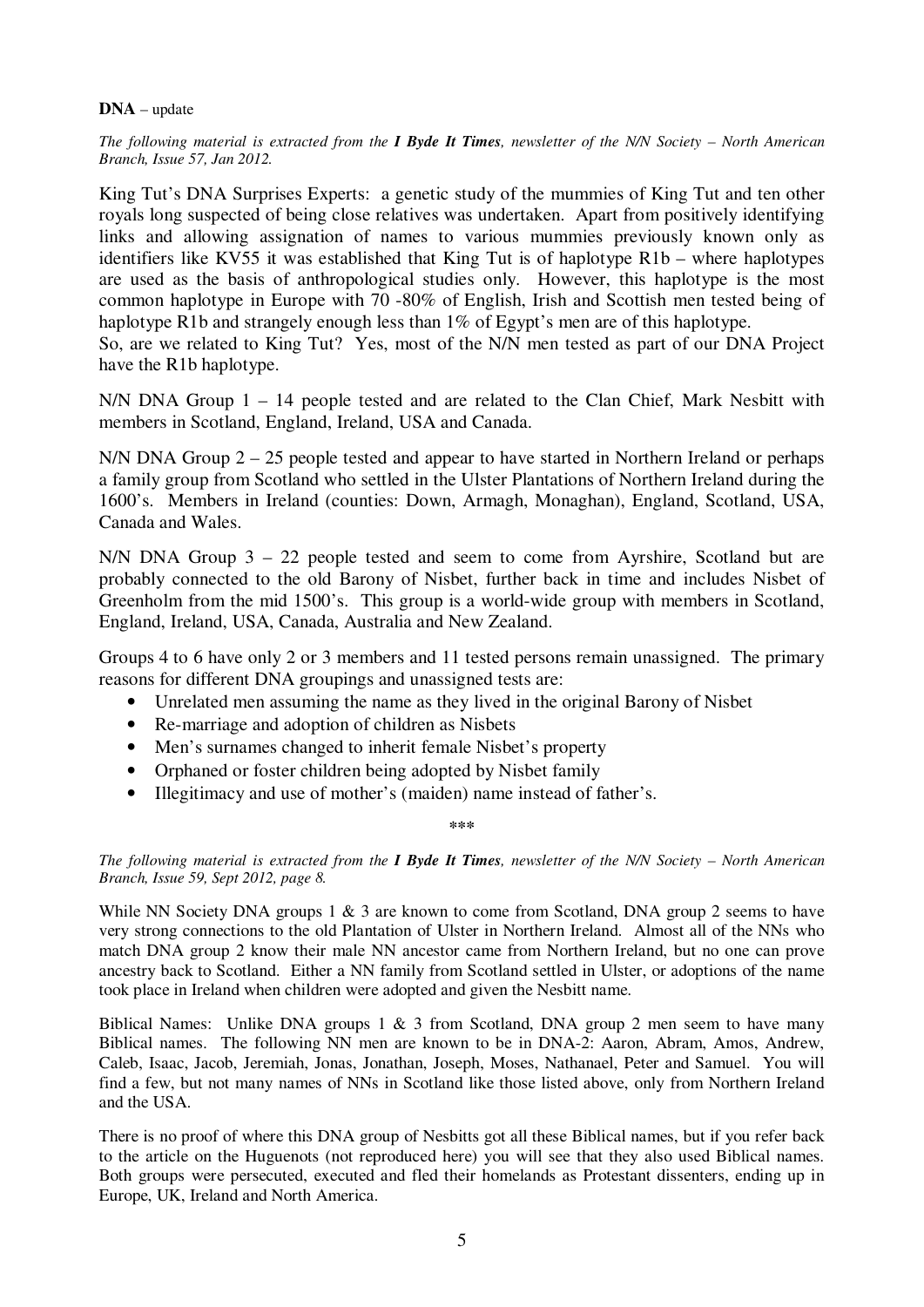Some Huguenots and Covenanters may have intermarried in Ireland due to similar religious beliefs. Many marriages between German, English, Scots and French Protestants did occur in the US 13 colonies, and both groups settled in NJ, PA, MD and VA during the early 1700s.

# **\*\*\***

## *The following material is extracted from the I Byde It Times, newsletter of the N/N Society – North American Branch, Issue 59, Sept 2012, page 11.*

A recent study conducted at Trinity College Dublin, Ireland, found that a striking percentage of men in Ireland (and quite a few in Scotland) share the same Y chromosome, suggesting that the  $5<sup>th</sup>$ -century warlord known as "Niall of the Nine Hostages" may be the ancestor of one in 12 Irishmen. Niall established a dynasty of powerful chieftains that dominated the island for six centuries. Niall is placed in the traditional list of High Kings of Ireland. His reign dated to the late  $4<sup>th</sup>$  and early  $5<sup>th</sup>$  centuries. The Annals of the Four Masters dates his accession to 378AD and death to 405AD.

In the study scientists found an area in northwest Ireland where they claim 21.5% carry Niall's genetic fingerprint, says Brian McEvoy, one of the team at Trinity. The same area of Ireland has previously been the subject of anthropological study and has shown a strikingly high percentage of men from Haplogroup R1b (98%) versus 90% in southeast Ireland. According to McEvoy this area was the main powerbase of the "Ui Neill Kings," which literally translated means "descendants of Niall."

McEvoy states: "As in other societies, the siring of offspring was related to power and prestige." The study mentions that just one of the O'Neill dynasty chieftains who died in 1423 had 18 sons with nearly a dozen women and claimed 599 grandsons. "Niall of the Nine Hostages" received his name from the taking of hostages as a strategy for playing mental havoc upon his opponent chieftains. He is known in folklore as a raider of the British and French coasts. His descendants were the most powerful rulers of Ireland until the  $11<sup>th</sup>$  century.

NN Society DNA groups  $2 \& 4$  are not an exact match with Niall of the Nine Hostages' DNA, with group 4 the closest. Group 4 matches on 22 of 25 markers, which is close enough to raise some eyebrows. Group 4 is not very large, but maybe they are descended from someone very special in Irish lore.

#### 12

# **N/N's IN THE NEWS**

**Kate Nesbitt** – Lights up 10 Downing Street

*The following is an extract from the N/N Society UK Society Newsletter, VolXXIX No2, page1.* 

Navy Medic Kate Nesbitt took centre stage at 10 Downing Street with Prime Minister David Cameron as she delivered the Olympic flame.

"It was an amazing experience- I'm so pleased to have been part of this process. When I was told I would be carrying the flame into Downing Street I was elated and felt really privileged to have been asked by the Prime Minister."*-Kate Nesbitt* 

*Kate featured in a past newsletter, on being awarded the Military Cross for saving the life of Corporal John List, under heavy gunfire, during a Taliban ambush in 2009.*

# **Elizabeth Esther Nisbet** – obituary

*"Back to the Future" - the following obituary from the Sydney Morning Herald of Tuesday 25 November, 1952, p.16 was found on the TROVE internet site.* 

NISBET, Elizabeth Esther.- November 24. 1952, beloved wife of Lance, dearly loved mother of Gal and John, and loved daughter of Mrs. LU Wood, aged 25 years. See Wednesday's "Herald" for funeral notice.

NISBET, Elisabeth Esther (Betta). -November 24, 1952 beloved daughter-in-law of Lance and Lily Nisbet, and loving sister-in-law of Charles and Patsy.

*The Sydney Morning Herald (NSW : 1842 - 1954) - Tuesday 25 November 1952 p.16.*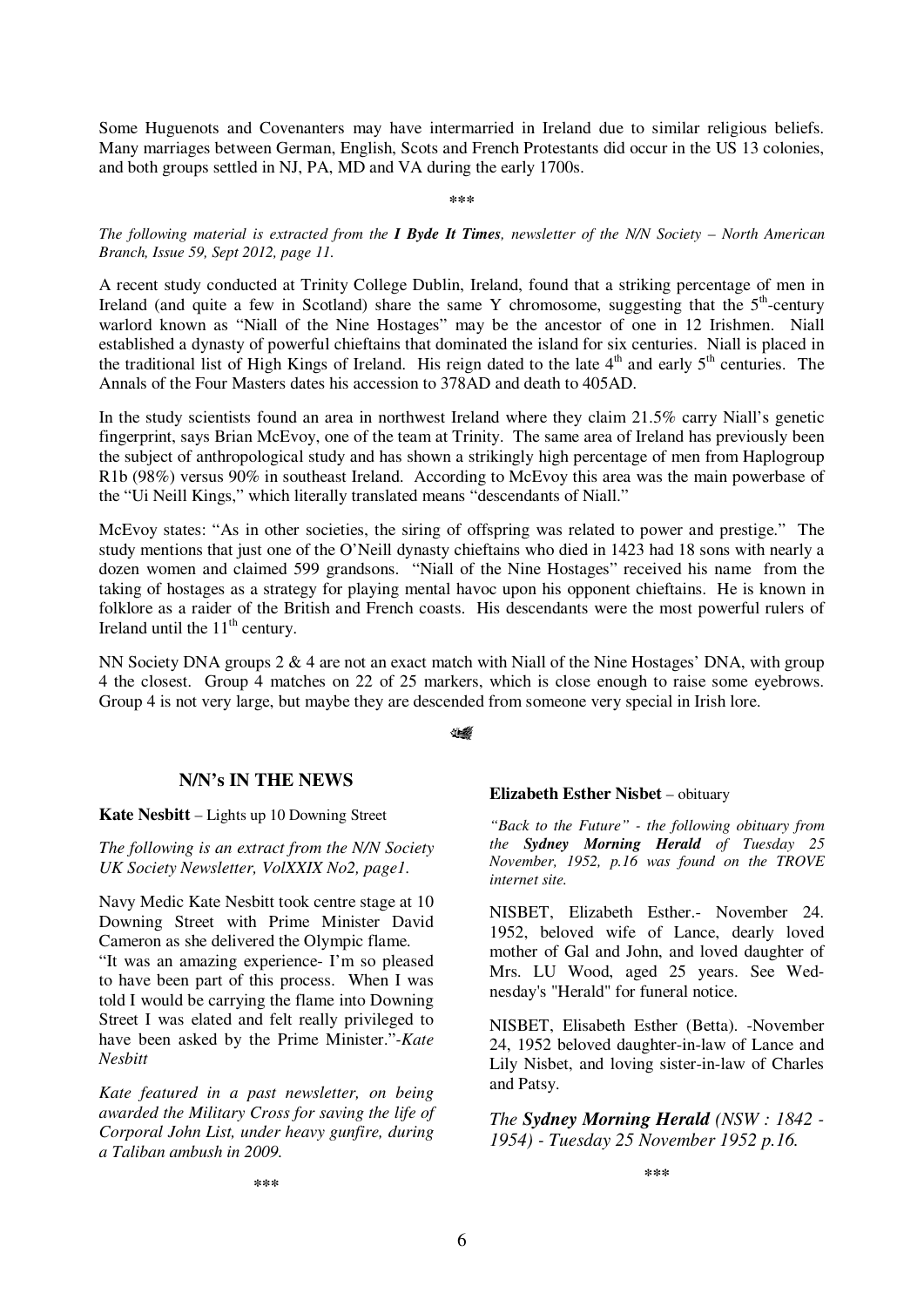#### **Hanover ConnectEast 'Ride for Home'** – fun ride

*The following N/N's were listed in the Hanover CONNECTEAST 'Ride for Home' 2011 fun ride as published in the supplement to The Age 15th November 2011. Firstly, well done on participating, secondly on supporting this fund raising event and thirdly for finishing!* 

75km Gerro's Personal Challenge Jodie Naisbett Emmanuel Nisbet

**\*\*\***

#### **Victorian Premiers' Reading Challenge**

*The following N/N's were listed in the Victorian Premier's Reading Challenge "Honour Roll" as published in the supplement to The Age of 27th November 2011. Comparatively, quite a large showing – Congratulations and well done, to the next generation of N/N's!* 

Prep

 Maiya Nesbitt Breanna Nisbet Chloe Nisbet

Year 1

 Annabelle Nesbitt Luke Nisbet Myles Nisbet

Year 3

 Darcy Nesbitt Shontae Nisbet

Year 5

 Jessica Nisbet Year 6

Piers Naisbitt

**\*\*\***

#### **Robert Nisbet** – obituary

*The following obituary was published in The Geelong Advertiser on December 17, 2011.* 

NISBET, Robert David. - Passed away playing the game he loved on December 13, 2011. Aged 52 Loved husband and soulmate of Ros. Devoted and loving father of David, Scott, and Laura and father-in-law of Melissa. Grandad of Tyler and Cooper. Adored and cherished son and son-in-law of Robert (dec), Johanna and Gerry, and Marj Mason. Beloved brother of Penny, Deanne, John, Alistair and their families. Robbie will be sadly missed by his extended family and his many friends. "You are every breath that I took."

#### **Ruth Melva Nisbet** – obituary

*The following obituary was found on an internet memorials site.* 

Ruth Melva Nisbet Born on 7 November 1924 Passed away in Australia on 29 January 2012 Late of Chatswood Aged 87 Years

With a service held at Macquarie Park Crematorium, North Ryde, NSW, Australia on 1 February 2012.

**\*\*\***

#### **Alan Russell Nisbet** – obituary

*The following obituary was published in The Herald Sun on April 2, 2012.* 

NISBET. - Alan Russell. Passed away peacefully on Mar. 31, 2012 aged 83 years. Loving husband of Brenda (dec.), father of Terry and Shirley, Peter and Debbie. Grandfather of David and Peta Elizabeth and Ben, Ian, Andrew and Kel.

**\*\*\***

#### **Margaret Mary (Margy) Nesbit** – obituary

*The following obituary was published in The Herald Sun on April 24, 2012.* 

NESBIT. - Margaret Mary (Margy) Apr. 22, 2012 (Result of accident) Dearly loved wife of the late Cliff. Much loved mother and motherin-law of Jim and Dee, Bruce and Carolin, Ross and Pam. Dearly loved Grandmother Margy of Nerrida, Lauren, Paula,...

Burial at the Kerang Cemetery

**\*\*\***

# **Betty (Fry) Nisbet** – obituary

*The following obituary was published in The Herald Sun on April 30, 2012.* 

NISBET (Fry). - Betty. Passed away peacefully on Friday, Apr. 27, 2012 Aged 90 years Loved and loving wife of Arthur (dec.). Loving mother of Pam, Rhonda and Lorraine. Adored motherin-law of Neville, Peter and Wayne. Most adored Nanna of Graeme,...

**\*\*\***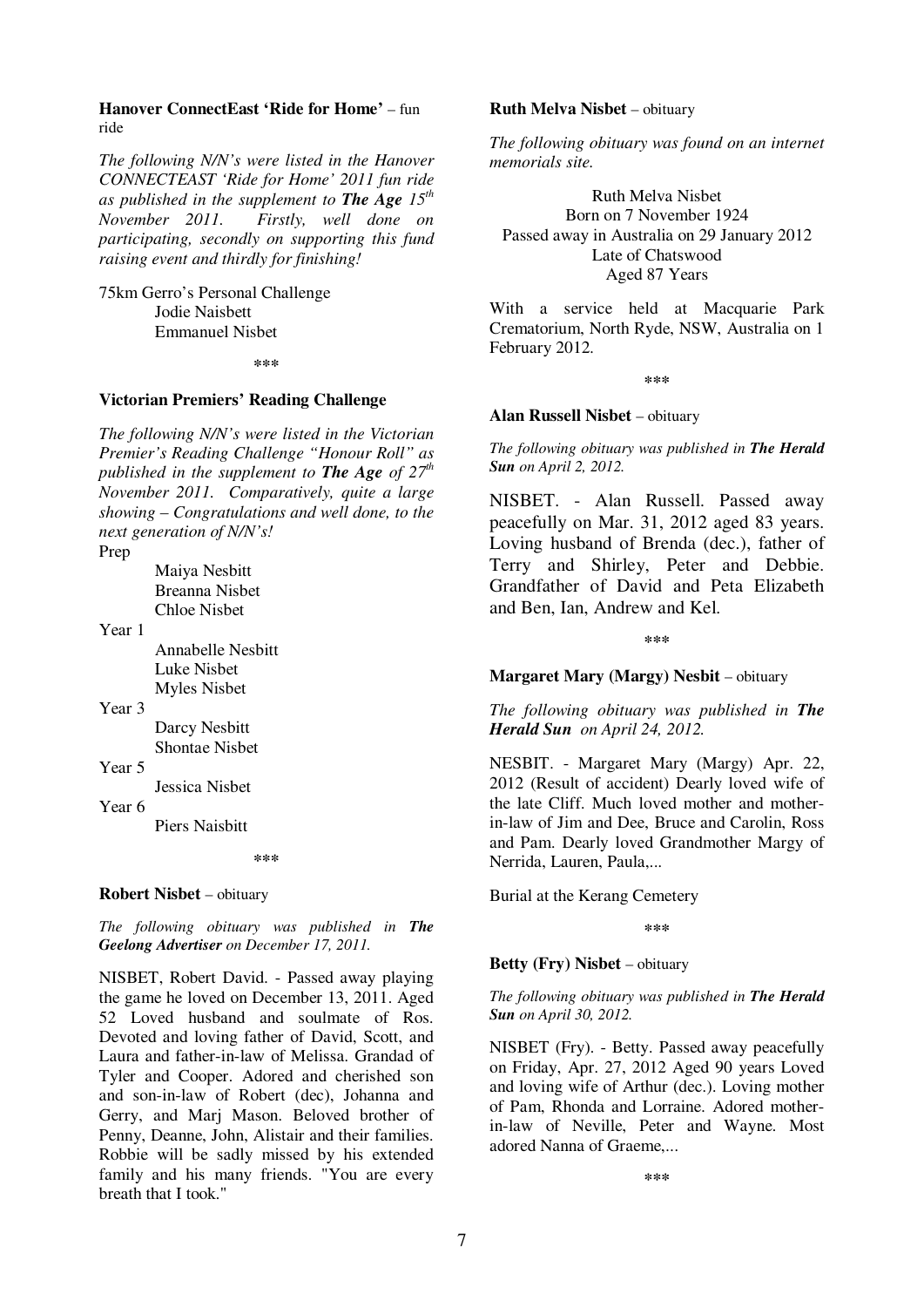# **Donald Kelvin (Vin) Nisbet** – obituary

*The following obituary was published in The Herald Sun on June 9, 2012.* 

NISBET. - Donald Kelvin (Vin) 1.7.1917 - 8.6.2012 Aged 94 years Loved husband of Joan for 63 years. Loved brother of Les (dec.) and Eric. Loved father of Brian, John and Tom. Loved and respected father-in-law of Angie, Joy and Michelle. Adored grandfather of Tim and Mel, Andy and Julia, Lauren, Chloe, Kelsea and Neve. Great-grandfather of Jackson.

A graveside service was held at the Wedderburn Lawn Cemetery on June 14, 2012.

**\*\*\***

#### **Victorian Premiers' Reading Challenge**

*The following N/N's were listed in the Victorian Premier's Reading Challenge "Honour Roll" as published in the supplement to The Sunday Age of 11th November 2012. Comparatively, quite a large showing – Congratulations and well done, to the next generation of N/N's!* 

Prep

Jordan Nisbet

Year 1

 Maiya Nesbitt Annabelle Nisbet Breanna Nisbet Chloe Nisbet Erin Nisbet

Year 2

 Annabelle Nesbitt Luke Nisbet

Year 4

Darcy Nesbitt

Year 6 Jessica Nisbet

#### 12

#### **WANTED**

**Ararat Nisbets** – connection?

John Claringbold - from Barwon Heads, Victoria wrote:

The Claringbold Family Tree has many gaps. My grandfather, Walter Augustus Claringbold, married Kate Nisbet (1886-1942) in Ararat in 1907. Her parents were George Nisbet and Maggie Kenny. Is there any information on the Nisbet connection? Thanks

**\*\*\***

#### **George Nisbet** – *aka* Osman Digna

Jean Skar - from Norway wrote:

I have added an article about Osman Digna really a Scotchman name George Nisbet you will find this under NN's that have assumed other surnames. Very interesting reading. You will also find more here for DNA related information. I also added a chart for DNA 7. *http://www.ibydeit.org/forums/ viewforum.php?f=7*  Check the forum for other information for NN's.

\*\*\*

#### **Molong Nesbitts** – connection?

Stefanie Nesbitt - from QLD wrote:

Hello everyone,

Is anyone a relation of the following? If yes, please email me as I am trying to search ancestry! Thankyou! Stef Thomas Nesbitt 1891 Thomas, Jane Molong, New South Wales

Grace S Nesbitt 1892 Thomas, Jane Molong, New South Wales

Wallace J Nesbitt 1895 Thomas, Jane Molong, New South Wales

Gerty E Nesbitt 1897 Thomas, Jane Molong, New South Wales

Cecil P Nesbitt 1900 Thomas, Jane Molong, New South Wales

Herrick S Nesbitt 1903 Thomas, Janie Molong, New South Wales

Horace R Nesbitt 1905 Thomas, Janie Molong, New South Wales

Mervyn A Nesbitt 1908 Thomas, Jane Molong, New South Wales.

**\*\*\***

#### **John Nisbet** – relatives

Susan Reakes - from Gippsland, Victoria wrote: I am trying to establish whether the Hohn (John ?) Nisbet who worked at the Ararat Insane Asylum starting 1874 is related to William Nisbet (from Ayreshire Mauchline in Scotland) who farmed in the Ararat area before moving to Deniliquin. William's parents were Robert Nisbet and Harriet Steven, John's parents were George Nisbet and Jacobina Begbie (according to the Victorian death index). He was born circa 1829 and married Catherine Thomson in1854 in Victoria. Does anyone know if there is a link?

₩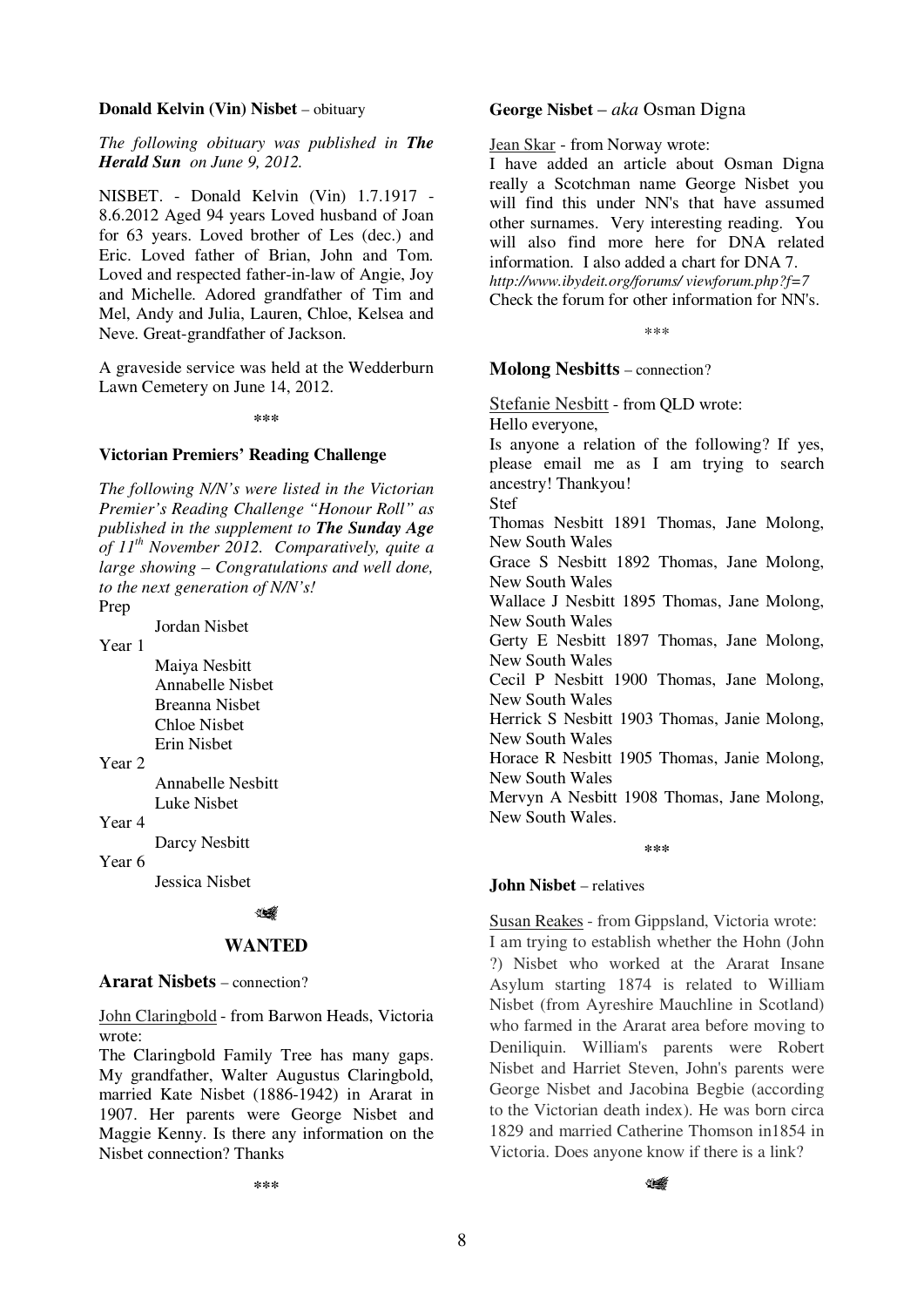# **SUCCESS**

# **Adrian Nisbet** – relatives found

Carrie Moczynski - from Drouin - Victoria - Australia wrote:

It is a long time since I last logged into the Nisbet Society, probably a couple of years. A lot has happened since then.

Adrian Home Nisbet - my father - died last Jan 2011, since then, family has been coming out of the wood work, much to my excitement.

Two aunts who I didn't know existed Jennifer and Janet Nisbet, Janet lives in America and Jennifer in Sydney.

Half sister Fiona Nisbet lives in Sydney.

Cousin Ian Scott Stevenson and his wife Teena live in Sydney.

Another half sister Katherine and her brother Alex live in Sydney!!

Long and the short of it is that I am visiting Sydney in February and am meeting all the above family!!!!

What a pity it took my father's death to bring us all together. I have lived in Australia for the past 33 years and never knew they were there!

My aunt Janet has visited my sister in England for the 1st time last Sept, according to all reports, they loved each other straight off and had a great time catching up.

Will sign into the guestbook with an update after my visit.

# **Jennifer Nesbit** – "smoko stories"

*N/N member, Jennifer Nesbit has published a book of short stories entitled "Lead Dust … to Red Dust". Congratulations Jenny!* 



*The "Blurb" reads:* 

"At the tender age of eighteen Jenny left the lead dust city of Broken Hill as a newlywed to start a new and very different lifestyle on an outback sheep and cattle station. Her initiation to bush life was through the sixties' drought with constant red dust storms. Jenny's book is a biography of "smoko stories" describing some of the trials and tribulations of her journey and life in the outback. It is filled with laughter and tears."

道路

# **NETWORKED N/N's**

For those of Irish extraction with Irish connections:

- Petty Sessions Order Books (1850-1910) are available online through the *findmypast.ie* (pay for use) site
- Burials for County Kerry can be found at *www.kerryburials.ie*

# South Australian BDM's can be found online at:

*http://www.genealogysa.org.au/resources/online-databases.html*

For those whose ancestor may have died from disease and/or during an epidemic:

- *http://www.victorianweb.org/science/health/health10.html* tells of outbreaks of cholera, influenza, typhus and typhoid fever
- *http://www.rootsweb.ancestry.com/~engcam/cholera.htm* lists those who died in Ely. Researchers need to look for websites in the vicinity of their searches; eg. "Cholera in Exeter" returns *http://www.exetermemories.co.uk/em~events/cholera.php*
- *http://www.nationalarchives.gov.uk/records/research-guides/* and type "Public health and epidemics in the  $19<sup>th</sup>$  century" and read about the report that resulted in the 1842 Royal Commission and eventually the Public Health Act 1848.
- http://www.disease.pricklytree.co.uk lists the names of diseases found on old death certificates, along with the modern name of these illnesses.

પ∰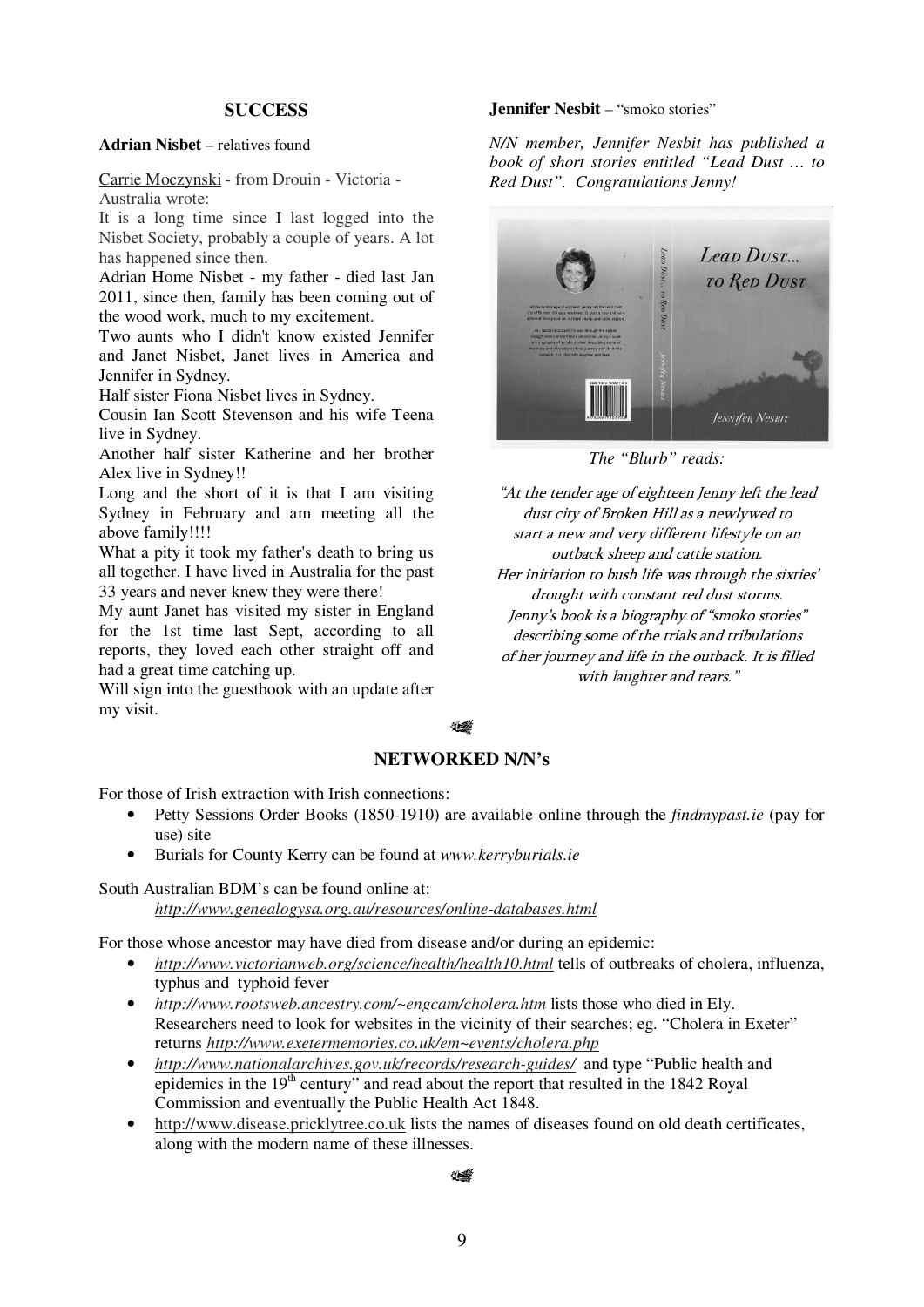# **NESBITT/NISBET SOCIETY CONTACTS**

## GENERAL COMMITTEE:

PRESIDENT: Ian M Nisbet, 26 Walnut Rd, North Balwyn, Vic 3104, Aust. CHAIRMAN & EDITOR: Gary Nisbet, 37 Neuparth Rd, Croydon North, Vic 3136, Aust. SECRETARY & TREASURER: Ian G Nisbet, 1 St Johns Pde, Kew 3101, Aust. ASSISTANT TREASURER: Heather Ames, 7 Plant St, Malvern, Vic 3144, Aust. ARCHIVIST: Vacant BOARD: Effie Todd, Lyndell Nisbet, Karen Nisbet, vacant.

#### NEWSLETTER COMMITTEE:

Gary Nisbet, Ian G Nisbet, Karen Nisbet, Glen Hollebone.

#### PUBLICATION OFFICER:

Vacant

#### EDUCATION AND INFORMATION COMMITTEE:

Ian G Nisbet, vacant.

#### SOCIAL COMMITTEE:

Joy Nisbet, Heather Ames, Lyndell Nisbet, Merryn Nisbet, Lesley Nisbet, Elyse Classon Jan Nisbet, Barbara Leslie, Helen Nesbit, Michie Jensen, Heather Clarke, Helen Hamilton.

#### NSW REGIONAL GROUP:

SECRETARY: Glen Hollebone, 28 Derna Road, Wattle Grove, NSW 2173, Aust. CORRESPONDENTS: Mary & Keith Nisbet, 4/125 Cardinal Ave, West Pennant Hills, NSW 2125, Aust. COMMITTEE: Frank Nesbit. GENEALOGY CONSULTANT: James E Nisbet.

#### ACT REGIONAL OFFICER:

Brian S Nesbitt, 14 Davitt Cl, Isaacs, ACT 2607, Aust.

#### WA REGIONAL OFFICER:

Pippa Letch, 40 Honeymyrtle Turn, Stirling, WA 6021, Aust.

#### NZ REGIONAL OFFICER:

Vacant

#### OVERSEAS CONTACTS:

North America: Nick Nesbitt, 154 New Hanby Avenue, Westerville, OH 43801, USA. UK: Angus Nisbet, 7 Trent Avenue, London, W5 4TL, UK.

### **The Nesbitt/Nisbet Society Australia is a member of the Council of Clans**

#### **The Nesbitt/Nisbet Society is a Worldwide Clan Society**

# INTERNET SITE: **http://www.nnsoc.asn.au**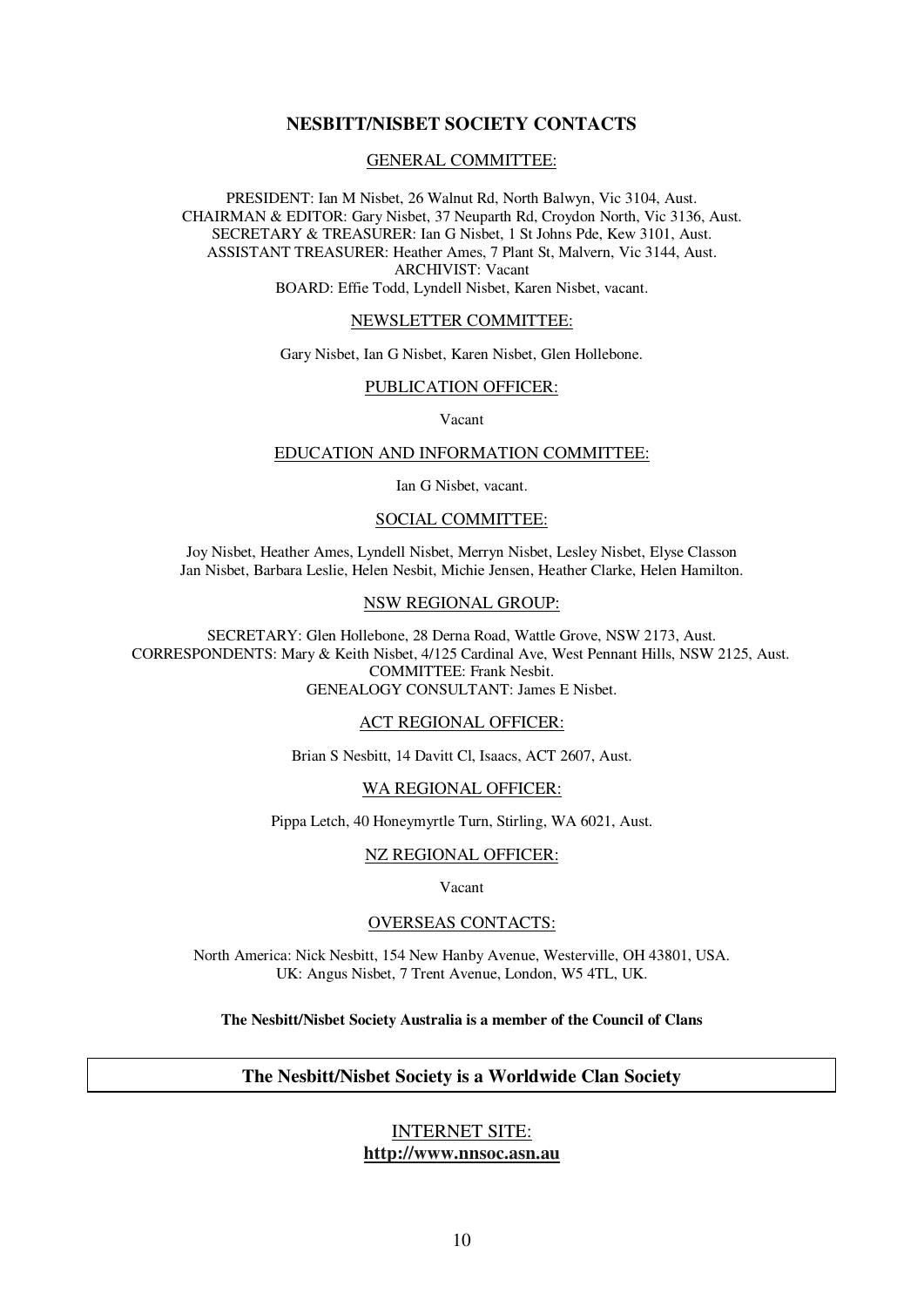

**NESBITT/NISBET SOCIETY AUSTRALIA** 

**December 2012** 

**Dear N/N member** 

**As you will be aware there has been a hiatus during 2011-2012 in the publishing of 'The N/News'.** 

**This issue of the newsletter marks a significant event as it is 100th edition of the Nesbitt/Nisbet Society Australia's newsletter. The first edition was published in October 1986, just over twenty six years ago.** 

**While the absence of a newsletter during the past year is regrettable, the Society has been making some significant achievements behind the scenes.** 

**The most notable of these is the Bio-lineage Directory. This directory builds on the significant work completed by the then N/N Australia's Archivist, the late John Lawrence-Cairns-Smith-Barth, entitled "A Biographical Dictionary" published in 1994.** 

**The new directory links and consolidates the numerous individual entries of the biographical dictionary into family lineage groups. Currently there are approximately one hundred and twenty lineage groups for Nesbitt/Nisbets.** 

**Enclosed with the newsletter is a proforma which members are requested to complete and return to the Secretary either to update your family history or to provide new information for incorporation into the Bio-Lineage Directory. The new directory will assist N/Ns identifying connections with other N/N families, and for N/Ns just starting out on family history research, it may provide a significant first step.** 

**Other activities at various stages are; upgrading/updating the N/N Society website [www.nnsoc.asn.au], place - based N/N family history, eg. N/Ns of the Riverina NSW and upgrading 'The N/News'.** 

**Your continuing support is welcomed.** 

**Clan Greetings** 

Ian M Nisbet President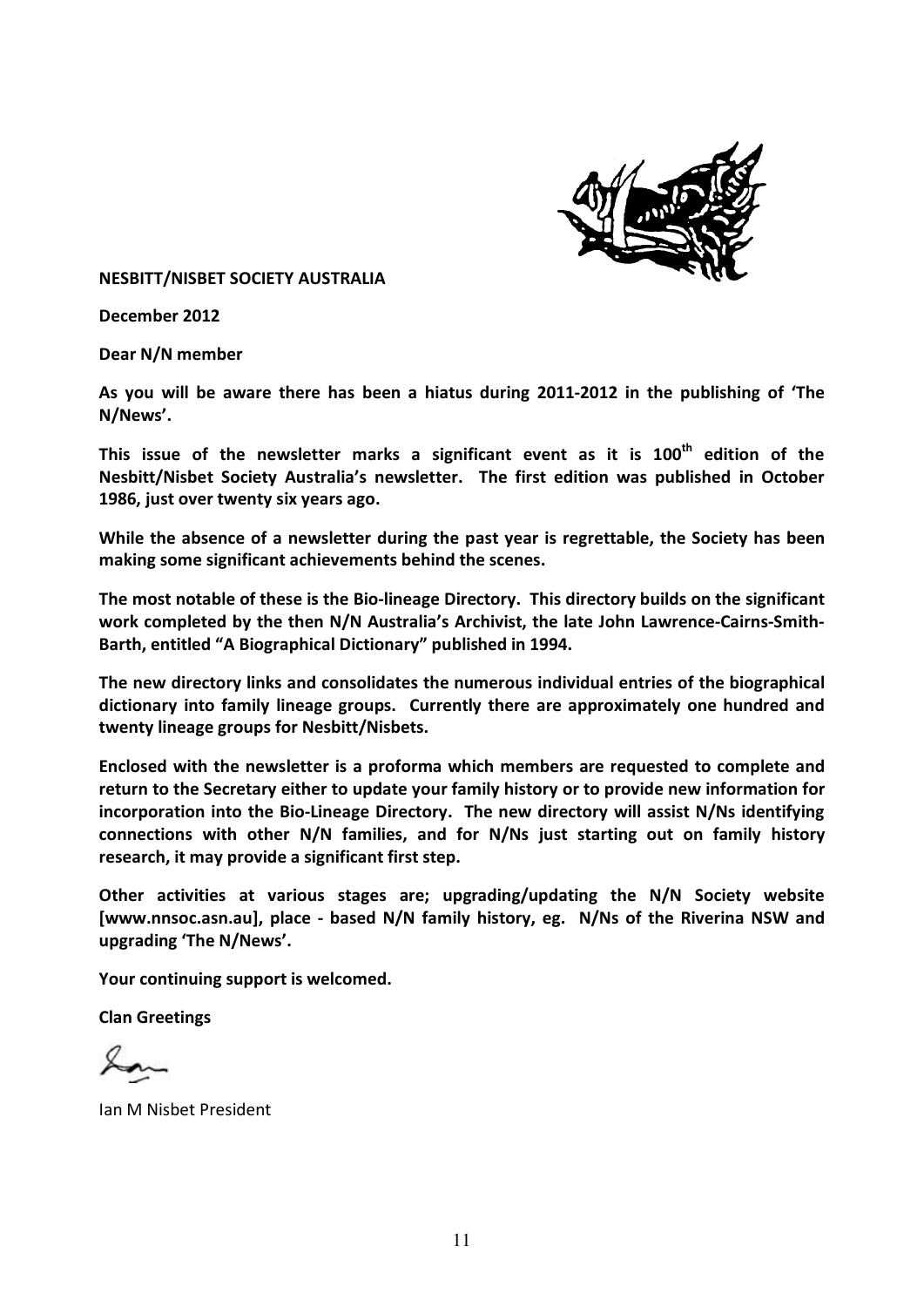

# **NESBITT/NISBET SOCIETY AUSTRALIA**

# Annual Subscription - September 2012 – August 2013

You will be aware that the Nesbitt/Nisbet Australia Society had a temporary hiatus during 2011 – 2012 and a renewal of subscriptions notice was not forwarded to members for this period. This notice invites you to renew your subscription to the N/N Society for the 2012-2013 financial year. The subscription remains unchanged at \$15.00 for an individual or couple. Children under 18 years are included as family members.

N/N members who forwarded their subscription for 2011- 2012 or paid in advance have had their subscription rolled over to 2012 – 2013 and are current financial members.

Please complete the proforma below and forward to the N/N Society Treasurer.

We look forward to your continuing support.

…………………………………………………………………………………………………..

# **NESBITT/NISBET SOCIETY AUSTRALIA**

# **To the Treasurer:**

| Please find enclosed my subscription for $2012 - 2013$ :                                                                                                                                      |  | \$15.00         |  |  |  |
|-----------------------------------------------------------------------------------------------------------------------------------------------------------------------------------------------|--|-----------------|--|--|--|
| Donation – Optional                                                                                                                                                                           |  | \$              |  |  |  |
| Cheque/Money order                                                                                                                                                                            |  | Total <u>\$</u> |  |  |  |
| Subscriptions may also be paid by EFT:<br>Nesbitt/Nisbet Society Australia<br>BSB: 033-177 Account number: 680209<br>[please include membership number or surname and initials for reference] |  |                 |  |  |  |
|                                                                                                                                                                                               |  |                 |  |  |  |
|                                                                                                                                                                                               |  |                 |  |  |  |
|                                                                                                                                                                                               |  |                 |  |  |  |
| Forward to Ian G Nisbet, Treasurer Nesbitt/Nisbet Society - Australia                                                                                                                         |  |                 |  |  |  |
| 1 St Johns Pde, Kew Vic 3101 Australia                                                                                                                                                        |  |                 |  |  |  |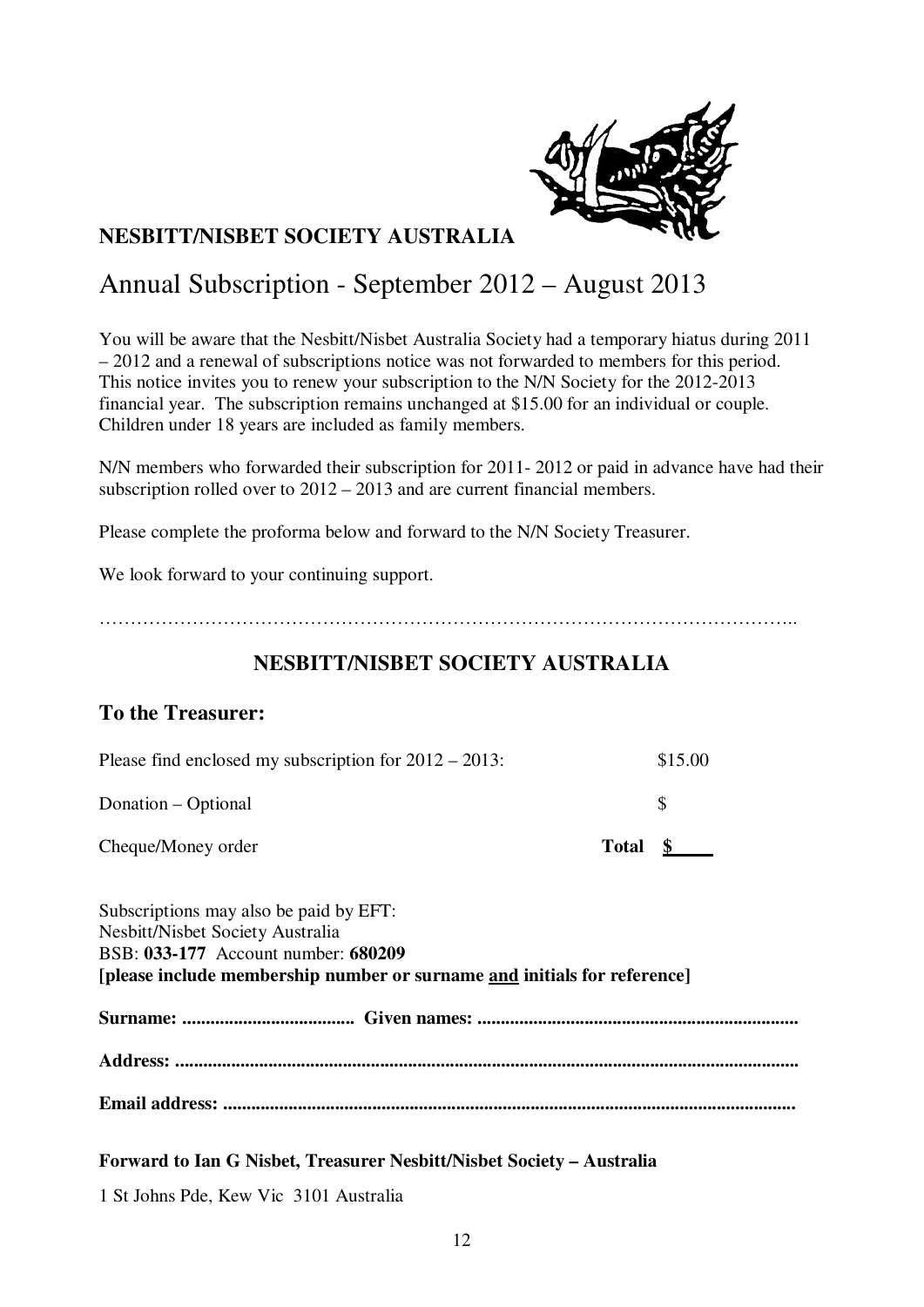# **Nesbitt/Nisbet Biographical Information Sheet**

# **Bio-lineage Project**

\*include maiden name where known